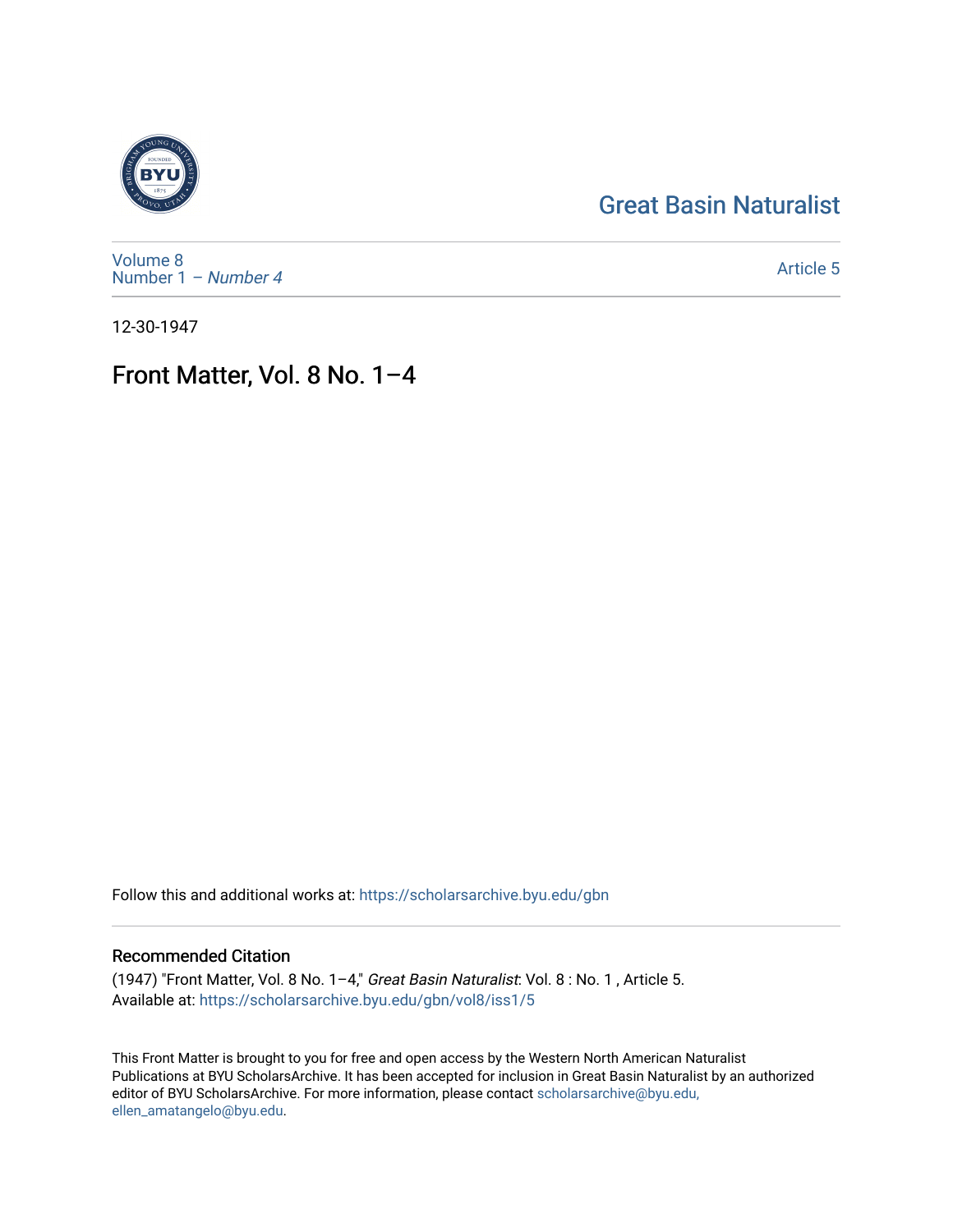Volume Vlll

OCT 25  $\vert$ 948 Numbers 1-4

# The Great Basin Naturalist

 $\mathbb{R}$ .  $\mathbb{R}$ .

## December 30, 1947

V

### TABLE OF CONTENTS

#### Page

| The External Male Genitalia of Some Rhynochophora, Arthur F. |  |
|--------------------------------------------------------------|--|
|                                                              |  |
| Gull Banding at Utah Lake, Number 3, Vasco M. Tanner 37      |  |
|                                                              |  |



Published at Provo, Utah, by the Department of Zoology and Entomology of Brigham Young University